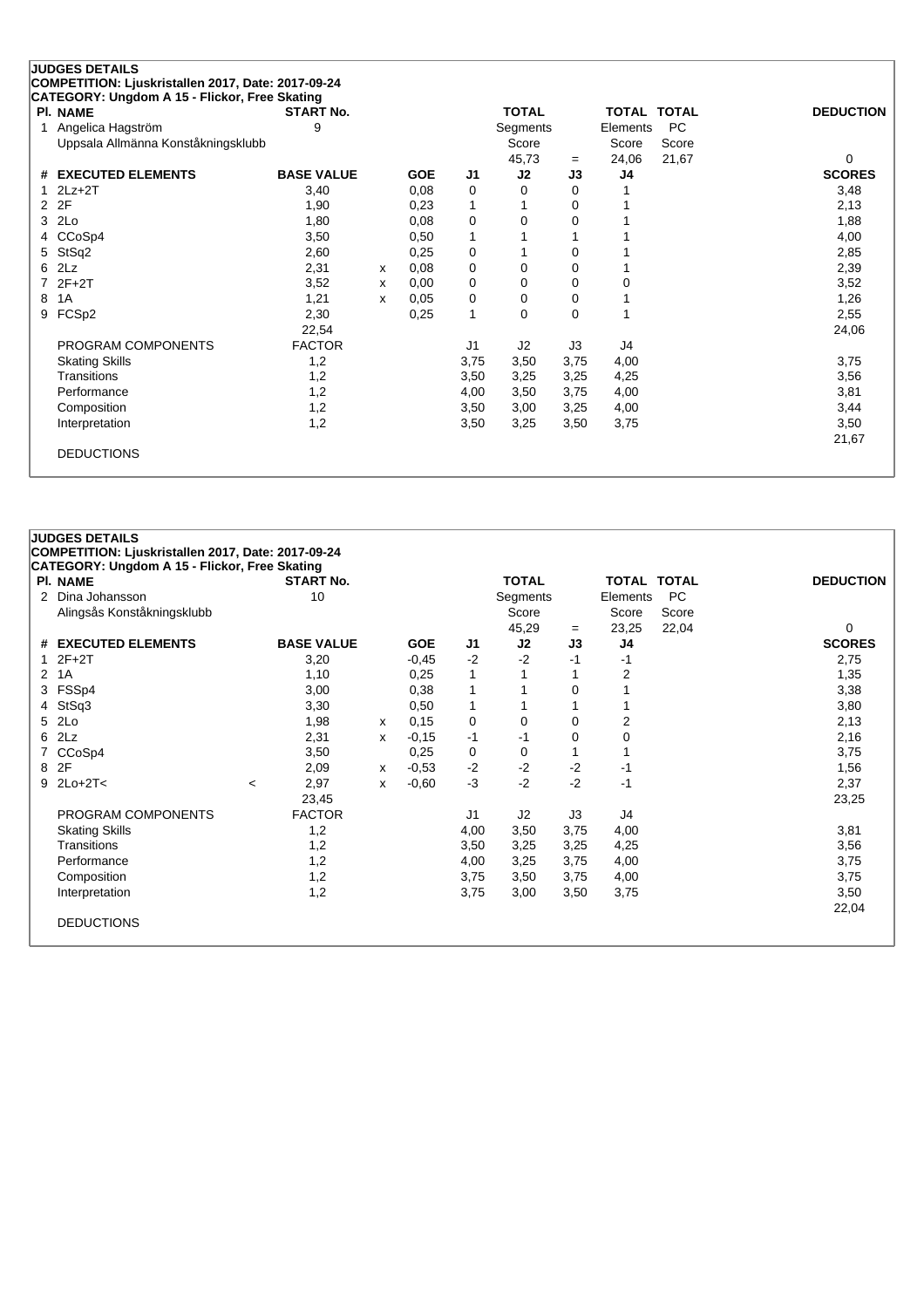|               | <b>JUDGES DETAILS</b>                              |   |                   |              |            |                |              |          |                    |           |                  |
|---------------|----------------------------------------------------|---|-------------------|--------------|------------|----------------|--------------|----------|--------------------|-----------|------------------|
|               | COMPETITION: Ljuskristallen 2017, Date: 2017-09-24 |   |                   |              |            |                |              |          |                    |           |                  |
|               | CATEGORY: Ungdom A 15 - Flickor, Free Skating      |   |                   |              |            |                |              |          |                    |           |                  |
|               | PI. NAME                                           |   | <b>START No.</b>  |              |            |                | <b>TOTAL</b> |          | <b>TOTAL TOTAL</b> |           | <b>DEDUCTION</b> |
| 3             | Emelie Gustafson                                   |   | 8                 |              |            |                | Segments     |          | Elements           | <b>PC</b> |                  |
|               | Uppsala Allmänna Konståkningsklubb                 |   |                   |              |            |                | Score        |          | Score              | Score     |                  |
|               |                                                    |   |                   |              |            |                | 41,52        | $=$      | 20,89              | 20,63     | 0                |
| #             | <b>EXECUTED ELEMENTS</b>                           |   | <b>BASE VALUE</b> |              | <b>GOE</b> | J1             | J2           | J3       | J4                 |           | <b>SCORES</b>    |
|               | 1A                                                 |   | 1,10              |              | 0,00       | $-1$           | 0            | 1        | 0                  |           | 1,10             |
| $\mathcal{P}$ | 2Lz                                                |   | 2,10              |              | $-0,23$    | -1             | $-1$         | $-1$     | 0                  |           | 1,87             |
| 3             | 2S                                                 |   | 1,30              |              | 0,05       | 0              | 0            | 0        |                    |           | 1,35             |
| 4             | FSSp4                                              |   | 3,00              |              | 0,13       | 0              |              | $\Omega$ | 0                  |           | 3,13             |
| 5             | StSq2                                              |   | 2,60              |              | 0,13       | 0              | 0            | 0        |                    |           | 2,73             |
|               | $2F+2T$                                            |   | 3,52              | x            | 0,00       | 0              | 0            | 0        | 0                  |           | 3,52             |
|               | $2Lz e+2T2$                                        | e | 2,64              | X            | $-0,75$    | $-3$           | $-3$         | $-2$     | $-2$               |           | 1,89             |
| 8             | CCoSp3                                             |   | 3,00              |              | 0,13       | 0              | 0            | 0        | 1                  |           | 3,13             |
| 9             | 2F                                                 |   | 2,09              | $\mathsf{x}$ | 0,08       | 0              | 0            | $\Omega$ | 1                  |           | 2,17             |
|               |                                                    |   | 21,35             |              |            |                |              |          |                    |           | 20,89            |
|               | PROGRAM COMPONENTS                                 |   | <b>FACTOR</b>     |              |            | J <sub>1</sub> | J2           | J3       | J4                 |           |                  |
|               | <b>Skating Skills</b>                              |   | 1,2               |              |            | 3,50           | 3,25         | 3,75     | 3,50               |           | 3,50             |
|               | Transitions                                        |   | 1,2               |              |            | 3,00           | 3,00         | 3,50     | 3,75               |           | 3,31             |
|               | Performance                                        |   | 1,2               |              |            | 3,25           | 3,50         | 4,00     | 3,75               |           | 3,63             |
|               | Composition                                        |   | 1,2               |              |            | 3,25           | 3,00         | 3,50     | 3,50               |           | 3,31             |
|               | Interpretation                                     |   | 1,2               |              |            | 3,25           | 3,25         | 3,75     | 3,50               |           | 3,44             |
|               |                                                    |   |                   |              |            |                |              |          |                    |           | 20,63            |
|               | <b>DEDUCTIONS</b>                                  |   |                   |              |            |                |              |          |                    |           |                  |
|               |                                                    |   |                   |              |            |                |              |          |                    |           |                  |

|                | <b>JUDGES DETAILS</b>                              |                   |   |            |                |              |          |                    |       |                  |
|----------------|----------------------------------------------------|-------------------|---|------------|----------------|--------------|----------|--------------------|-------|------------------|
|                | COMPETITION: Ljuskristallen 2017, Date: 2017-09-24 |                   |   |            |                |              |          |                    |       |                  |
|                | CATEGORY: Ungdom A 15 - Flickor, Free Skating      |                   |   |            |                |              |          |                    |       |                  |
|                | <b>PI. NAME</b>                                    | <b>START No.</b>  |   |            |                | <b>TOTAL</b> |          | <b>TOTAL TOTAL</b> |       | <b>DEDUCTION</b> |
|                | 4 Kylie Gloudemans                                 | 6                 |   |            |                | Segments     |          | Elements           | PC    |                  |
|                | Tibro Konståkningsklubb                            |                   |   |            |                | Score        |          | Score              | Score |                  |
|                |                                                    |                   |   |            |                | 40,82        | $=$      | 21,02              | 19,80 | 0                |
|                | # EXECUTED ELEMENTS                                | <b>BASE VALUE</b> |   | <b>GOE</b> | J <sub>1</sub> | J2           | J3       | J4                 |       | <b>SCORES</b>    |
| 1              | $2F+2Lo$                                           | 3,70              |   | $-0,45$    | $-2$           | $-2$         | -1       | -1                 |       | 3,25             |
| $\overline{2}$ | 2Lz                                                | 2,10              |   | 0,08       | 0              | $\Omega$     | 0        |                    |       | 2,18             |
| 3              | FCSp1                                              | 1,90              |   | 0,00       | 0              | $\Omega$     | 0        | 0                  |       | 1,90             |
|                | 4 2Lo                                              | 1,80              |   | 0.00       | 0              | -1           | 0        |                    |       | 1,80             |
|                | $5$ $2F+2T$                                        | 3,52              | x | 0,08       | 0              | 0            | 0        |                    |       | 3,60             |
| 6              | 2Lz                                                | 2,31              | x | $-0,23$    | -1             | -1           | $-1$     | 0                  |       | 2,08             |
|                | CCoSp3                                             | 3,00              |   | $-0.03$    | -1             | -1           | 0        | 1                  |       | 2,97             |
| 8              | 1A                                                 | 1,21              | x | 0,10       | 0              | 0            | $\Omega$ | 2                  |       | 1,31             |
| 9              | StSq1                                              | 1,80              |   | 0,13       | 0              | 0            | 0        | 1                  |       | 1,93             |
|                |                                                    | 21,34             |   |            |                |              |          |                    |       | 21,02            |
|                | PROGRAM COMPONENTS                                 | <b>FACTOR</b>     |   |            | J1             | J2           | J3       | J4                 |       |                  |
|                | <b>Skating Skills</b>                              | 1,2               |   |            | 3,25           | 3,00         | 3,50     | 3,50               |       | 3,31             |
|                | Transitions                                        | 1,2               |   |            | 3,00           | 2,75         | 3,25     | 3,50               |       | 3,13             |
|                | Performance                                        | 1,2               |   |            | 3,50           | 3,25         | 3,75     | 3,75               |       | 3,56             |
|                | Composition                                        | 1,2               |   |            | 3,25           | 3,00         | 3,50     | 3,50               |       | 3,31             |
|                | Interpretation                                     | 1,2               |   |            | 3,50           | 2,75         | 3,25     | 3,25               |       | 3,19             |
|                |                                                    |                   |   |            |                |              |          |                    |       | 19,80            |
|                | <b>DEDUCTIONS</b>                                  |                   |   |            |                |              |          |                    |       |                  |
|                |                                                    |                   |   |            |                |              |          |                    |       |                  |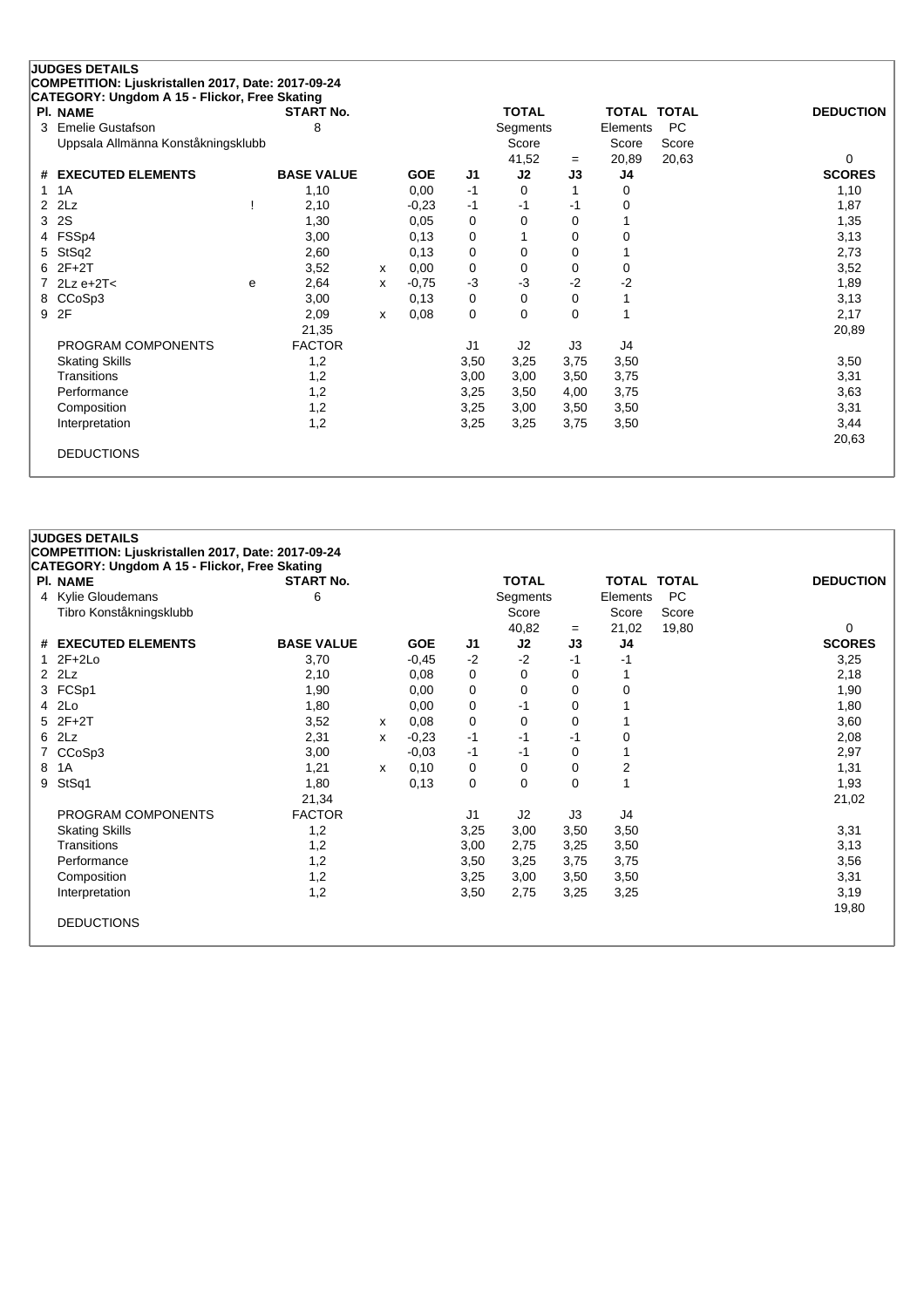| <b>PI. NAME</b>              | <b>START No.</b>  |   |            |                | <b>TOTAL</b> |          |          | <b>TOTAL TOTAL</b> | <b>DEDUCTION</b> |
|------------------------------|-------------------|---|------------|----------------|--------------|----------|----------|--------------------|------------------|
| <b>Elisabeth Glantz</b><br>5 | 5                 |   |            |                | Segments     |          | Elements | <b>PC</b>          |                  |
| Lidköpings Konståkningsklubb |                   |   |            |                | Score        |          | Score    | Score              |                  |
|                              |                   |   |            |                | 39,96        | $=$      | 21,13    | 18,83              | 0                |
| # EXECUTED ELEMENTS          | <b>BASE VALUE</b> |   | <b>GOE</b> | J1             | J2           | J3       | J4       |                    | <b>SCORES</b>    |
| $2Lz+2T$                     | 3,40              |   | $-0,08$    | 0              | $-1$         | 0        | 0        |                    | 3,32             |
| 2Lo<br>$\overline{2}$        | 1,80              |   | 0,00       | 0              | 0            | 0        | 0        |                    | 1,80             |
| $2F+2T$<br>3                 | 3,20              |   | 0,08       | 0              | 0            | 0        |          |                    | 3,28             |
| StSq1<br>4                   | 1,80              |   | 0,00       | 0              | 0            | $\Omega$ | $\Omega$ |                    | 1,80             |
| 2Lz<br>5.                    | 2,31              | x | 0,00       | 0              | 0            | $\Omega$ | 0        |                    | 2,31             |
| FSSp2<br>6                   | 2,30              |   | $-0,08$    | $-1$           | 0            | 0        | 0        |                    | 2,22             |
| 1A<br>7                      | 1,21              | x | $-0,10$    | 0              | -1           | 0        | -1       |                    | 1,11             |
| 2F<br>8                      | 2,09              | x | 0,08       | 0              | 0            | 0        |          |                    | 2,17             |
| CCoSp4<br>9                  | 3,50              |   | $-0,38$    | 0              | $-1$         | $-1$     | $-3$     |                    | 3,12             |
|                              | 21,61             |   |            |                |              |          |          |                    | 21,13            |
| PROGRAM COMPONENTS           | <b>FACTOR</b>     |   |            | J <sub>1</sub> | J2           | J3       | J4       |                    |                  |
| <b>Skating Skills</b>        | 1,2               |   |            | 3,25           | 3,25         | 3,50     | 3,00     |                    | 3,25             |
| Transitions                  | 1,2               |   |            | 3,00           | 3,00         | 3,25     | 3,25     |                    | 3,13             |
| Performance                  | 1,2               |   |            | 3,25           | 3,50         | 3,50     | 2,75     |                    | 3,25             |
| Composition                  | 1,2               |   |            | 3,00           | 3,25         | 3,00     | 3,00     |                    | 3,06             |
| Interpretation               | 1,2               |   |            | 3,00           | 3,00         | 3,50     | 2,50     |                    | 3,00             |
|                              |                   |   |            |                |              |          |          |                    | 18,83            |

|   | <b>JUDGES DETAILS</b>                              |                          |                   |   |            |                |              |          |                         |           |                  |
|---|----------------------------------------------------|--------------------------|-------------------|---|------------|----------------|--------------|----------|-------------------------|-----------|------------------|
|   | COMPETITION: Ljuskristallen 2017, Date: 2017-09-24 |                          |                   |   |            |                |              |          |                         |           |                  |
|   | CATEGORY: Ungdom A 15 - Flickor, Free Skating      |                          |                   |   |            |                |              |          |                         |           |                  |
|   | PI. NAME                                           |                          | <b>START No.</b>  |   |            |                | <b>TOTAL</b> |          | <b>TOTAL TOTAL</b>      |           | <b>DEDUCTION</b> |
| 6 | Nanny Kindbom                                      |                          |                   |   |            |                | Segments     |          | Elements                | <b>PC</b> |                  |
|   | Tibro Konståkningsklubb                            |                          |                   |   |            |                | Score        |          | Score                   | Score     |                  |
|   |                                                    |                          |                   |   |            |                | 38,56        | $=$      | 20,33                   | 18,23     | 0                |
| # | <b>EXECUTED ELEMENTS</b>                           |                          | <b>BASE VALUE</b> |   | <b>GOE</b> | J1             | J2           | J3       | J4                      |           | <b>SCORES</b>    |
| 1 | 2Lo                                                |                          | 1,80              |   | 0,00       | 0              | -1           | 0        |                         |           | 1,80             |
| 2 | 2Lz                                                |                          | 2,10              |   | 0,08       | 0              | $\Omega$     | $\Omega$ |                         |           | 2,18             |
| 3 | FCSp2                                              |                          | 2,30              |   | 0,13       | 0              | 0            | $\Omega$ |                         |           | 2,43             |
| 4 | 2F<                                                | $\,<$                    | 1,40              |   | $-0.38$    | $-1$           | $-2$         | -1       | -1                      |           | 1,02             |
| 5 | CCoSp4                                             |                          | 3,50              |   | 0,13       | 0              | 0            | 0        |                         |           | 3,63             |
|   | $6$ 2Lz+2T<                                        | $\,<\,$                  | 3,30              | x | $-0.38$    | $-1$           | $-2$         | -1       | -1                      |           | 2,92             |
| 7 | StSq2                                              |                          | 2,60              |   | $-0.25$    | -1             | -1           | 0        | 0                       |           | 2,35             |
| 8 | 1A                                                 |                          | 1,21              | х | 0,20       | 0              |              |          | $\overline{\mathbf{c}}$ |           | 1,41             |
| 9 | $2Lo+2T<$                                          | $\overline{\phantom{a}}$ | 2,97              | x | $-0,38$    | $-1$           | $-2$         | -1       | $-1$                    |           | 2,59             |
|   |                                                    |                          | 21,18             |   |            |                |              |          |                         |           | 20,33            |
|   | PROGRAM COMPONENTS                                 |                          | <b>FACTOR</b>     |   |            | J <sub>1</sub> | J2           | J3       | J4                      |           |                  |
|   | <b>Skating Skills</b>                              |                          | 1,2               |   |            | 3,25           | 3,25         | 3,25     | 3,25                    |           | 3,25             |
|   | <b>Transitions</b>                                 |                          | 1,2               |   |            | 3,00           | 2,75         | 3,00     | 3,50                    |           | 3,06             |
|   | Performance                                        |                          | 1,2               |   |            | 3,25           | 2,75         | 3,50     | 3,25                    |           | 3,19             |
|   | Composition                                        |                          | 1,2               |   |            | 3,00           | 3,00         | 3,25     | 3,00                    |           | 3,06             |
|   | Interpretation                                     |                          | 1,2               |   |            | 2,75           | 2,50         | 3,00     | 2,25                    |           | 2,63             |
|   |                                                    |                          |                   |   |            |                |              |          |                         |           | 18,23            |
|   | <b>DEDUCTIONS</b>                                  |                          |                   |   |            |                |              |          |                         |           |                  |
|   |                                                    |                          |                   |   |            |                |              |          |                         |           |                  |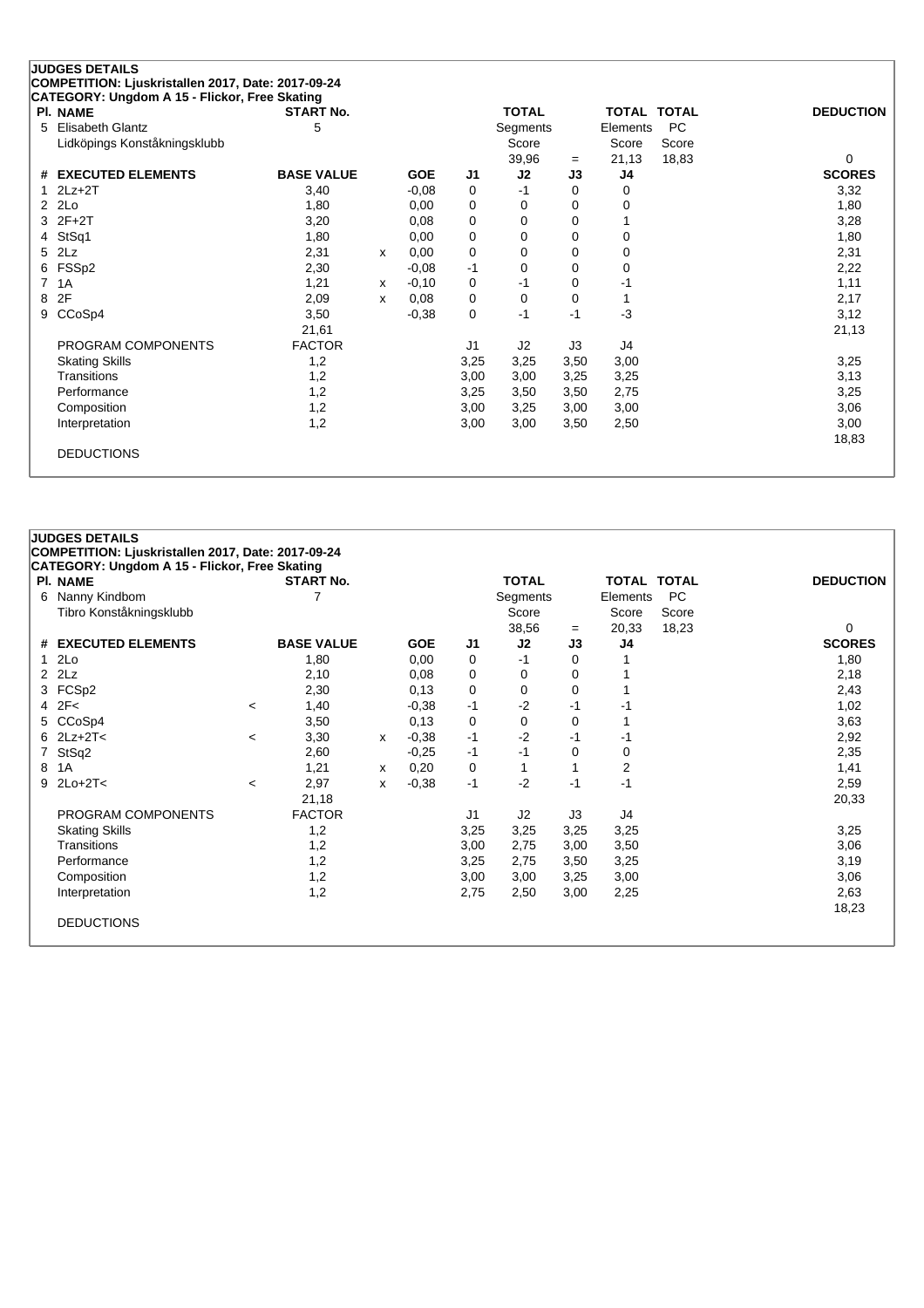|   | <b>JUDGES DETAILS</b>                              |   |                   |   |            |                |              |          |                    |           |                  |
|---|----------------------------------------------------|---|-------------------|---|------------|----------------|--------------|----------|--------------------|-----------|------------------|
|   | COMPETITION: Ljuskristallen 2017, Date: 2017-09-24 |   |                   |   |            |                |              |          |                    |           |                  |
|   | CATEGORY: Ungdom A 15 - Flickor, Free Skating      |   |                   |   |            |                |              |          |                    |           |                  |
|   | PI. NAME                                           |   | <b>START No.</b>  |   |            |                | <b>TOTAL</b> |          | <b>TOTAL TOTAL</b> |           | <b>DEDUCTION</b> |
| 7 | Lisa Puukko                                        |   | 4                 |   |            |                | Segments     |          | Elements           | <b>PC</b> |                  |
|   | IFK Västerås Konståkningsklubb                     |   |                   |   |            |                | Score        |          | Score              | Score     |                  |
|   |                                                    |   |                   |   |            |                | 35,86        | $=$      | 18,60              | 17,26     | 0                |
| # | <b>EXECUTED ELEMENTS</b>                           |   | <b>BASE VALUE</b> |   | <b>GOE</b> | J <sub>1</sub> | J2           | J3       | J4                 |           | <b>SCORES</b>    |
|   | $2F+2T$                                            |   | 3,20              |   | 0,08       | 0              | 0            | 0        |                    |           | 3,28             |
| 2 | 2Lz e                                              | e | 1,50              |   | $-0.53$    | $-2$           | $-2$         | $-2$     | -1                 |           | 0,97             |
| 3 | 1A                                                 |   | 1,10              |   | 0,05       | 0              | 0            | 0        |                    |           | 1,15             |
| 4 | FSSp1                                              |   | 2,00              |   | $-0,15$    | -1             | 0            | $-1$     | 0                  |           | 1,85             |
| 5 | 2F                                                 |   | 2,09              | x | 0,08       | 0              | 0            | 0        |                    |           | 2,17             |
| 6 | $2Lz e+2T$                                         | e | 3,08              | x | $-0,60$    | $-2$           | $-2$         | $-2$     | $-2$               |           | 2,48             |
| 7 | 2Lo                                                |   | 1,98              | X | 0,00       | 0              | 0            | 0        | 0                  |           | 1,98             |
| 8 | StSq1                                              |   | 1,80              |   | 0,00       | 0              | 0            | 0        | 0                  |           | 1,80             |
| 9 | CCoSp3                                             |   | 3,00              |   | $-0.08$    | 0              | $-1$         | $\Omega$ | 0                  |           | 2,92             |
|   |                                                    |   | 19,75             |   |            |                |              |          |                    |           | 18,60            |
|   | PROGRAM COMPONENTS                                 |   | <b>FACTOR</b>     |   |            | J <sub>1</sub> | J2           | J3       | J4                 |           |                  |
|   | <b>Skating Skills</b>                              |   | 1,2               |   |            | 3,25           | 3,25         | 3,25     | 3,25               |           | 3,25             |
|   | Transitions                                        |   | 1,2               |   |            | 2,75           | 3,00         | 3,25     | 3,00               |           | 3,00             |
|   | Performance                                        |   | 1,2               |   |            | 3,00           | 2,75         | 3,00     | 3,00               |           | 2,94             |
|   | Composition                                        |   | 1,2               |   |            | 2,75           | 2,50         | 3,00     | 2,75               |           | 2,75             |
|   | Interpretation                                     |   | 1,2               |   |            | 2,50           | 2,50         | 2,75     | 2,00               |           | 2,44             |
|   |                                                    |   |                   |   |            |                |              |          |                    |           | 17,26            |
|   | <b>DEDUCTIONS</b>                                  |   |                   |   |            |                |              |          |                    |           |                  |
|   |                                                    |   |                   |   |            |                |              |          |                    |           |                  |

## **JUDGES DETAILS COMPETITION: Ljuskristallen 2017, Date: 2017-09-24 CATEGORY: Ungdom A 15 - Flickor, Free Skating Pl. NAME START No. TOTAL TOTAL TOTAL DEDUCTION** 8 Gwen Gloudemans 3 3 Segments Elements PC Tibro Konståkningsklubb Score Score Score Score Score Score Score Score Score Score Score Score Score Score Score Score Score Score Score Score Score Score Score Score Score Score Score Score Score Score Score Score Score 32,97 <sup>=</sup> 17,54 16,43 1 **# EXECUTED ELEMENTS BASE VALUE GOE J1 J2 J3 J4 SCORES** 1 1 F 1 2 20 3 20 3 3 4 3 4 3 4  $0,20$ 2 FCSp1 1,90 -0,45 -2 -2 -1 1,45  $3.2$ Lz+2T 3,32  $3.32$ 4 2Lo 1,80 0,08 0 0 0 1 1,88 5 2Lz 2,10 -0,08 0 -1 0 0 2,02 6 1A 1,21 <sup>x</sup> 0,10 0 1 0 1 1,31 7 StSq1 1,80 -0,30 -1 -1 -1 -1 1,50 8 2F+2T 3,52 <sup>x</sup> -0,08 0 0 0 -1 3,44 9 CCoSp2 2,50 -0,08 -1 0 0 0 2,42 18,73 17,54 PROGRAM COMPONENTS FACTOR J1 J2 J3 J4 Skating Skills 1,2 3,00 3,25 3,25 2,75 3,06 Transitions 1,2 2,75 2,50 2,50 3,00 2,69 Performance 1,2 2,75 3,00 3,00 2,50 2,81 Composition 1,2 2,50 2,50 3,00 2,75 2,69 Interpretation 1,2 2,75 2,75 2,50 1,75 2,44 16,43 DEDUCTIONS Time Violation: 1